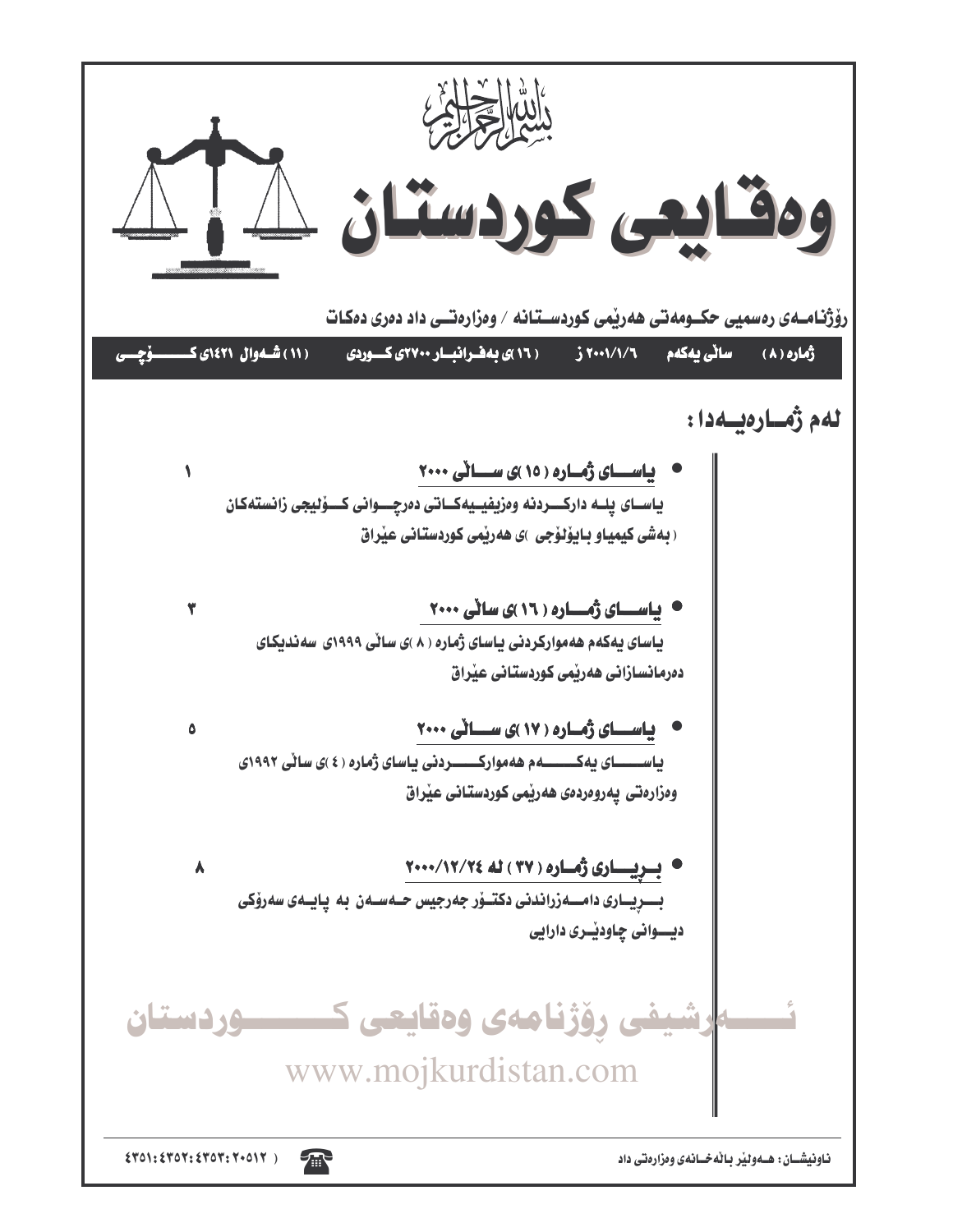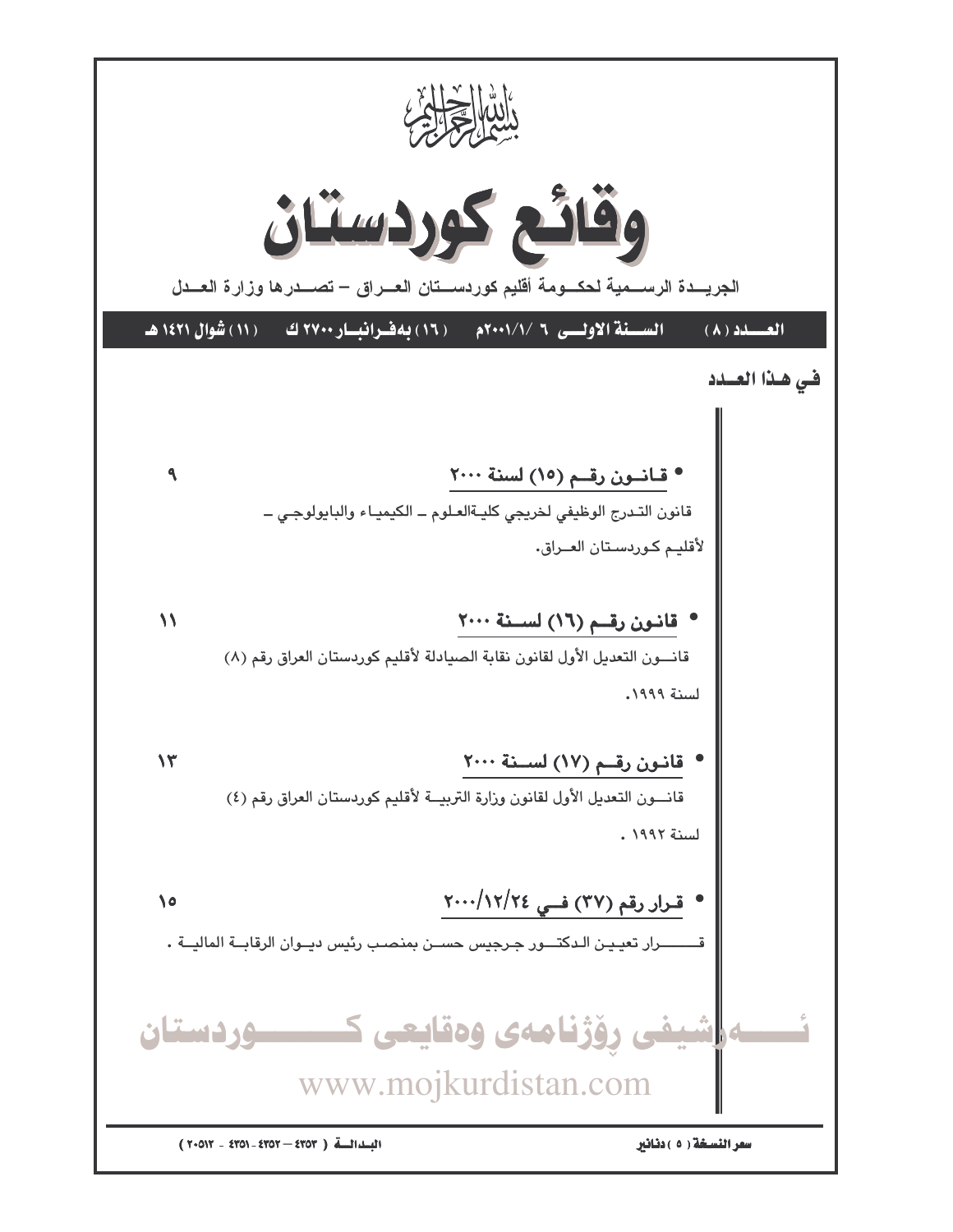$\lambda$ 

![](_page_2_Picture_1.jpeg)

## به ناوی خوای گهورهو میهرهبان

به ناوی گهلهوه ئُه نحومهني نيشتمانيي كوردستاني عيْراق ژمارەى بريسار: ۳۱ میژووی بزیسار: ۲۰۰۰/۱۲/۱۲

پشت به حوکمهکانی برگه (۱)ی ماددهی (٥٦)و ماددهی (٥٣)ی پاسای ژماره (۱)ی هـهموارکراوی سالی(۱۹۹۲)و لهسهر داواکاریی وهزیری یهروهرده و ئـهو یاسـاکارییهش کـه ئهنجومـهنی نیـشتمانیی کوردستانی عیّـراق لــه دانیــشتنی ژمــاره (۲۱)یــدا لــه رۆژی (۱۱/۱۲/۱۱)دا کردوویــهتىو ، ئــهو دهسهلاتهی که به پیّی برگه (۳)ی پاسای ژماره (۱۰)ی سالّی ۱۹۹۷ پیّمان دراوه بریـاری دهرهینـانی ئەم باسايەمان دا :

ياسـاى ژهاره ( ۱۵ )ی سالی ( ۲۰۰۰ ) باسای يلـــهداركـــــــردنـه ومزيفييــــهكـــانى دەرچــــــوانى كـــۆليجى زانســـتهكـان ( بهشـی کیمیـا و بـایــوْلــوْجی )ی ههریمی کــوردسـتـانی عیـْـراق

#### ماددەي يەكــەم :

دەرچــووی کــۆلێجی زانــستەکان ( بەشــی کیمیــا و بــایۆلۆجی )لــە تاقیگــە ســەرەکیپەکانی نەخۆشخانەكانى يارێزگاكاندا بە پێى پێداويستى دەزگـا تەندروسـتپپەكان دادەمـەزرىێو ، بۆ مـاوەى يەك سالٌ لە ژێر مەشقدا دەبى ٌ .

#### ماددە*ى* دووەم :

وەزارەتى تەندروستى ئەو مەشق كردووانە ، دواى تـەواوكردنى مـاوەي مەشىق ، بەسـەر مەركـەزە تەندروستپپەكانى دەرەوەي مەلّبەندى پارێزگاكانى ھەرێمدا، بە پێى پێداوپست دابەشى دەكاو تا دوو سالٌ دەمێننەوە .

#### ماددە*ى* سێپەم :

ئەوانە لە ماوەي يلەداركردنەكەدا، رێگايان يێ نادرێ كـﻪ دواي دەوامـي رەسمـي ئيختيـصاصاتي څخويان له تاقيکه ټايپه تيپه کانوا شيادا، بکهن،ماومي پاڼه ارکردنه که شي (پێنج) ســاله بــو ئهواتـــا يې که خــــولى تاقيگەبيەکە تەۋار دەكەن، بەلأم بۆ ئەوانەي كە خولى تاقيگەبيەکە تەوار دەكەن، بەلأم www.mojkurdistan.com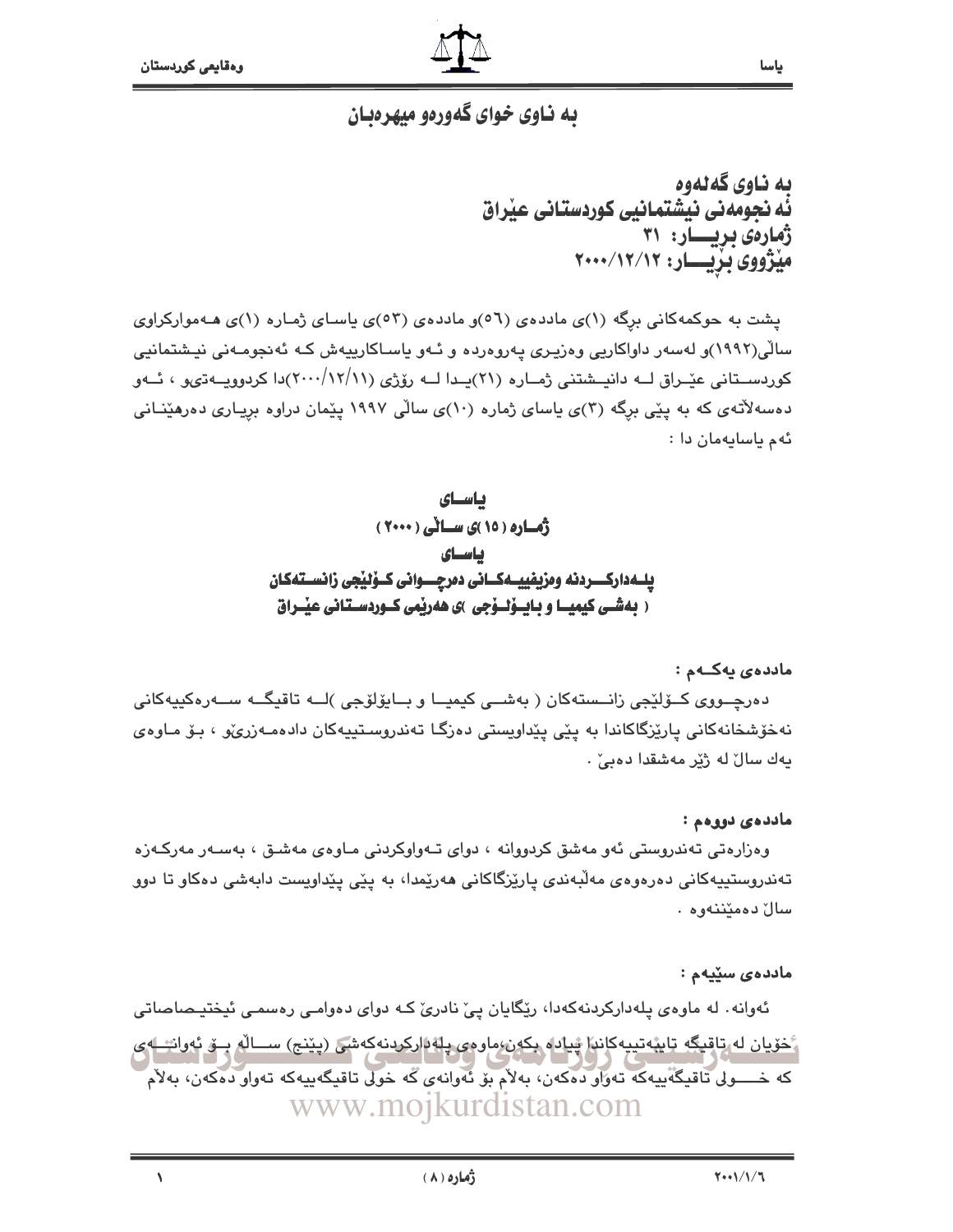بق ئەوانەي كە ناچنە خولەكەوە ماوەكە دەبێتە (دە) سالٌ و لەم بارەياندا ليژنى ھونـەريى وەزارەت ، له رووي نەزەرى، عەمەليشەوە ھەلياندەسەنگێنىٚ .

## مادده $\bm{s}$  چوارهم :

ئەوەي پلەداركردنەكە دەپگرێتەوە، دەرمالەي دنەدانى لە پاداشتى دوورپى جێگاى ئيشەكانيان بۆ دەبردرێتەوە ، بەم جۆرەى خوارەوە:

- ۰۱ \_ حِیْگَهِی (أ) سه د دینار
- ۲. حیکهی (ب) سهدو بیست و پێنج دینار .
	- ۰۳ جێگهی (ج) سهدو پهنجـا دینار ۰

ماددەى يێنجەم :

وهزیری تەندروستىو كاروبارى كۆمەلأيەتى يێويستە ئـەو جێگايانـە دياربكـا كـە مـاددەی چـوارەم دەيانگرێتەوە .

#### ماددەي شەشەم :

وهزیری تەندروستی و کاروباری کۆمەلأیـەتی بـۆی ھەپـە بەھاوتـەگبیری لـە گـەلٌ وەزارەتـی دارایىـو ئابووري پێِکەوە رێنمايي پێویست بۆ ئاسانکردنی وەکارخستنی حوکمەکانی ئەم ياساپە دەربھێنیٚ ٠

#### ماددەى خەرتەم :

يێويسته ئەنجومەنى وەزپــران حوكمەكانى ئەم ياسايە بخاتە كار .

#### ماددەى ھەشتەم :

هەر دەقى يێچەوانەي حوكمەكانى ئەم ياسايە بێت ، كارى يى ناكرى .

#### ماددەى نۆيەم :

ئهمُّ ياسايه له روَّثَى بلاَّنْ كردنه وهُيُّ له اوهقايص كوردستاندا، دهخـريّته كار . مسكور فـ استفاق

## <u>vwww.jnsjkurdistan.com ارتود اول</u>

ســهروْکی ئه نجــومهنی نیشتمانیی کوردسـتـانی عیّــراق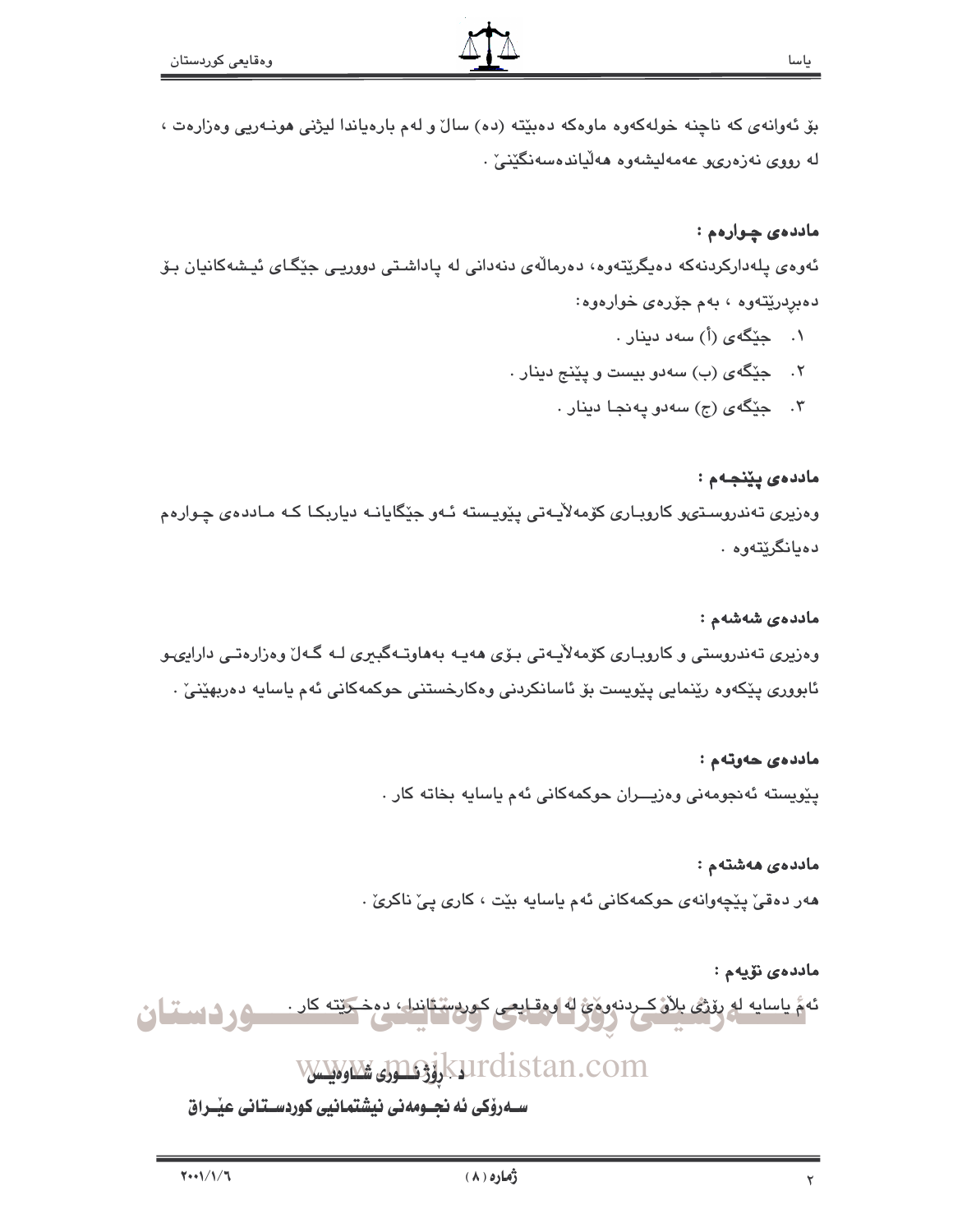![](_page_4_Picture_1.jpeg)

## به ناوی خوای گهورمو میهرمبان

ىە ناوي گەنەوە نُه نجومهني نيشتمانيي كوردستاني عيْراق ژمارهی دهرهننان: ٣٢ منځ ژووي ده رهيندان : ۲۰۰۰/۱۲/۱۳

یسشت بـه حوکمـهکانی برگــه (۱)ی مـاددهی (۵٦)و مـاددهی (٥٢) لــه یاســای ژمــاره (۱)ی هــهموارکراوی ســالّی(۱۹۹۲)و لهســهر داواکــاریی وهزیـــری تهندروســتوپو کارویــاری کۆمهلاّیــهتی و رەزامەنىدى ئەنجومـەنى وەزيرانـى ھـەرێم و ، ئـەو ياسـاكارپيەي ئەنجومـەنى نيـشتمانيى كوردسـتانى عێراق له دانیشتنی ژماره (۲۲)بدا له رۆژی (۱۲/۱۲/۱۲) باساکاری کـردووه بریـاری دهرهێنـای ئـهم باسايەمان دا :

> بیاسای ژماره ( ۱۶ )ی سالی ( ۲۰۰۰) یاســای یهکــهم ههمــوارکــردنی یاسای ژماره ( ۸ )ی ســانی ( ۱۹۹۹ )ی

ماددە*ى* يەكـەم : ئهم برگانهي خوارهوهي ماددهي شهشهم بهم شێوهپه دهخوێنرێتهوه : دووهم : مزدی مۆلَّهت ( رسم الأجازة )ی دانای دەرمانسازی ـــ بـه نیـو دەوامـی ـــ (٢٥٠) دوو سـهدو پەنجا دېنارەو ، مزەي نوپكردنـەوەي مۆلّـەتى دەرمانـسازى ( مەسـئولى + ئيمتيـاز ) سـالأنه (٤٠٠) چوار سه د ديناره . سٽيهم : مزهي مۆلّەتى دەرمانسازى ـــ بـه دەوامـى تـهواو ــــ بـۆ ( خانەنـشينان ) (٥٠٠) يێنج سـهد دينارەو ، مىزەي نوپكردنـەوەي مۆڭـەتى دەرمانـسازى ( مەسـئولى + ئيمتيـاز ) سـالأنه (٤٠٠) چوار سهد ديناره ٠ **چوارەم** : مزەي مۆلّەتى دانانى مەدخەر (١٠٠٠) ھەزار دىنارەو ، مزەي نوێكردنەوەي مۆلّەتى مەدخـەر بِــوْ (خانەنــشينان (مەســئولى + ئيمتيــاز ) (٧٥٠) حــەوت ســەدو يــەنجا دينــارەو مــزەي نوێِکردنهوهي مۆلّەتى مەدخەر ـــ بە نيو دەوامى ـــ سالآنە (٥٠٠) يێنج سەد دينارە ٠ ماددە*ى د*ورەم : ِمادده پارده ههموار بِکرِیٚ و بهم شَیٚوهیه بِخویِٚنریٚتهوه ِ : ـــودستان شەرتوپشروك + دانانج كەرلىك آزلىنى كى 300 كىلىشى مۆلەتى دانانى دەرمانسان، بەيكەسەردەدرىكى ئەم شەرتوشىروتوي ھەتمان ۰۱ ناوی دهرمانسازییهکه ۰  $\mathbf{r}$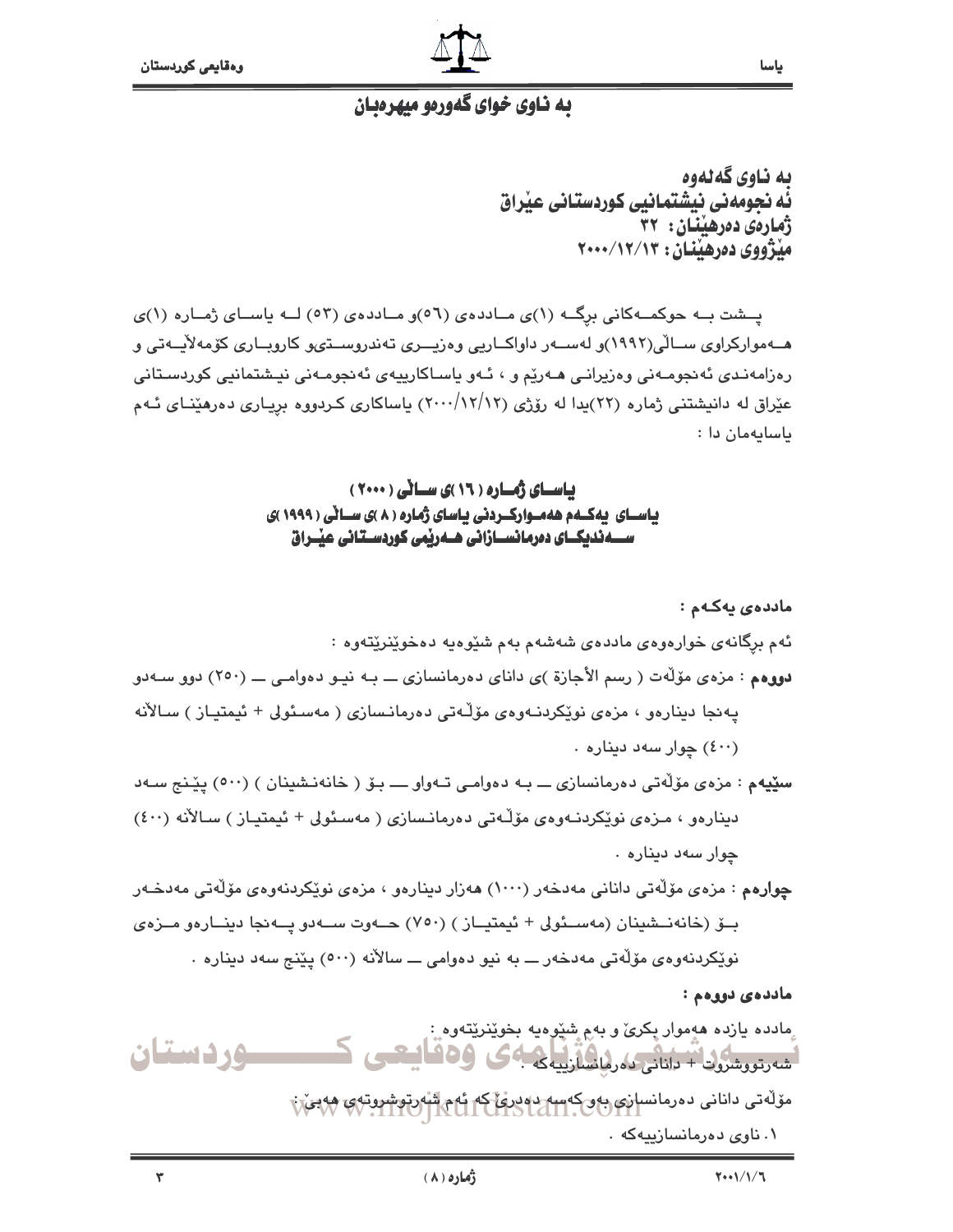- ٢. کرێبهندی ( عقد ایجار ) که دایهرهی باجی مۆلّك و مالٌ تهسدیقی کرد بیؒ ٠
	- ۰. ناوه بازرگانییهکهی که ژووری بازرگانی بۆی مۆر کردیے .
		- ٤. روویهرهکهی له (۲۰ م۲) کهمتر نهبیّ .
		- ٥. يانايي دەرەوەي لە دوو متر و نيو كەمتر نەبىّ .
- ٦. کـاتی رووخـان و سـووتان دهشـی دهرمانـسازیپهکهی بـه گواسـتنهوهی مۆلّهتهکهپـهوه بـه یێـی شەرتوشروت ( تەنيا شەرتى روويەر نەبىْ) بگوازريتەوە بۆ جێگايەكى دېكە لە ھەمان ناوچەدا تا کـاتی گەرانــەوەي بــۆ جێگــا کۆنەكــەي خــۆي يــا كردنــەوەي دەرمانــسازييەكى دېكــە بــە يێـى شەرتوشروتى خۆى .

ماددەي سێيەم :

برگەی پەكەمى ماددەی بيست و پێنجەم ھەمواربكریّ و بەم شێوەپە بخوێنرێتەوە :

١. كـاروباري لق ليژنهيهك بهريوهي دهبـا له (پيٽمج) ئهندام پيّك ديّ واتا (٤ ئهندام + سهروّك ) ، دەشبى ماوەيەك يېشەكەيان كرد بى لە (يێنسج) سال كەمتر نەبى . ئەوانە ئەندامەكانى لىق به دەنگدانى نهێنى ھەڵياندەبژێِرن .

ماددهي چوارهم : ئهم ياسايه له رۆژى بلاوكـــردنهوهى له رۆژنامــهى وەقــايعــى كوردسـتاندا ، دەخرێتـــه كــار.

د . رۆژ نـــورى شــاوەيــس ســهرۆکی ئه نجــومهنی نیشتمـانیی کوردســتـانی عیـّــراق

![](_page_5_Picture_12.jpeg)

www.mojkurdistan.com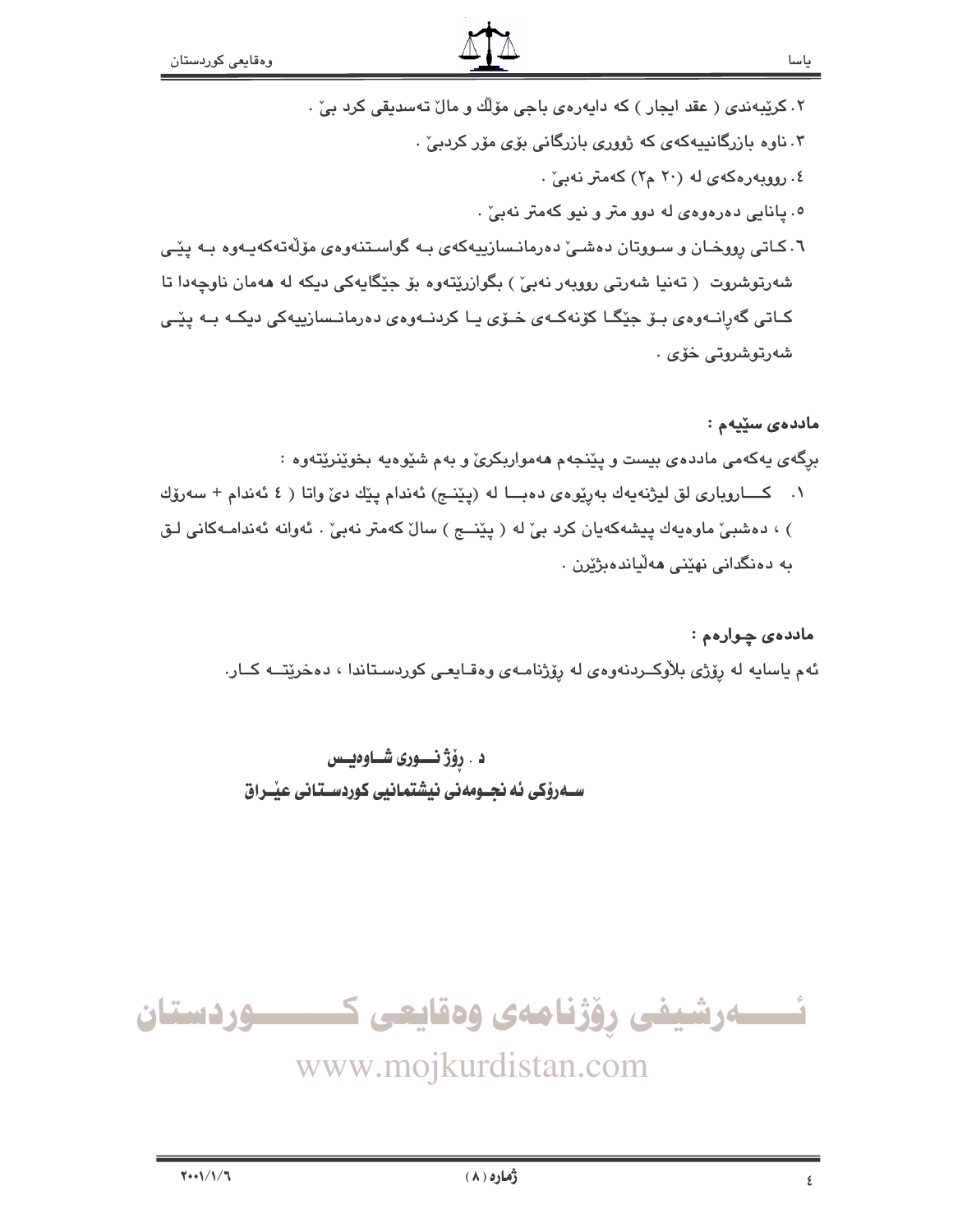$\delta$ 

![](_page_6_Picture_1.jpeg)

ياسا

## به ناوی خوای گهورمو میهرمبان

ىە ناوي گەنەوە ئه نجومهنی نیشتمانیی کوردستانی عیراق ژمارهی دهرهننان : ٣٥ ميژووي دەرھينان : ١٨/١٢/١٠٠٠

پشت به حوکمهکانی برگ (۱)ی ماددهی (٥٦) و ماددهی (٥٣)ی پاسای ژماره (۱)ی هـهموارکراوی سـالّی(۱۹۹۲)و لهسـهر داواکـاریی وهزیــری پــهروهرده و ئـهو باسـاکارییهش کـه ئه نجومهنی نیشتمانیی کوردستانی عیّراق له دانیشتنی ژماره (۲۳)یدا لـه روّژی (۱۷/۱۷/۱۷) کردوویهتی و ، ئهو دهسهلاٌتهی که به یێی برگه (۳)ی یاسای ژماره (۱۰)ی سـالّی ۱۹۹۷ یێمـان دراوه برياري دەرھێنانى ئەم ياسايەمان دا :

> بیاسای ژماره ( ۱۷ )ی سالی ( ۲۰۰۰) ىاساى بیه کهم هه موارکردنی بیاسای ژماره ( ٤ )ی سائی ( ١٩٩٢ )ی ومزارمتی یهرومردمی ههریمی کوردستانی عیراق

#### ماددەى يەكەم :

ئەمەی خوارەوە لە كۆتايى ماددەی دووەمدا دادەنرى،و دەبێتە برگەی سێيەمى ماددەكە : ۰۳ وهزیر بۆ ئیدارەی کاروبار و بەجىؒھێنانى ئەرك و فرمانى ھونەرى و پەروەردەيى وزارەتەكەيدا راوێژکاری دهبیؒ ببیؒ و کو٘مهکی پیؒ بکهن ، بهلاٚم نابیؒ له (۳) سیؒ راوێژکاری زیاتر ههبن ٠

#### ماددەئ دووەم :

ئەمەي خوارەوە لە كۆتايى ماددەي يێنجەمدا دادەنرى،و دەبێتە برگەي (١٥) يازدەھەمى ماددەكە

۱۰. بزاﭬ پێدانی تێکهلأوی و سهرخستنی نێوان قوتابخانه و بیئهی ناوچهکهی و پتـهوکردنی رۆڵـی ئەنجومەنەكانى باوكان و مامۆستايان .

#### ماددەي سێيەم :

مادده ی یازدهم ههمواردهکریْو بهم شَیْوهیهی خوارهوه دهخویندریتهوه : <sup>ء</sup>ًــ ١. ـ ووزاووتُ باخفُهِ ي ساوايَانُ بُرامِندالأمْي تهمهن لهُ أشهش سال حوارتر دادهمهزرينين ، سب تــا يُ ٢. شەرت و شروتى وەرگرتن و خويندن بۆ باخچەكانى ساوايان ريك دەخا .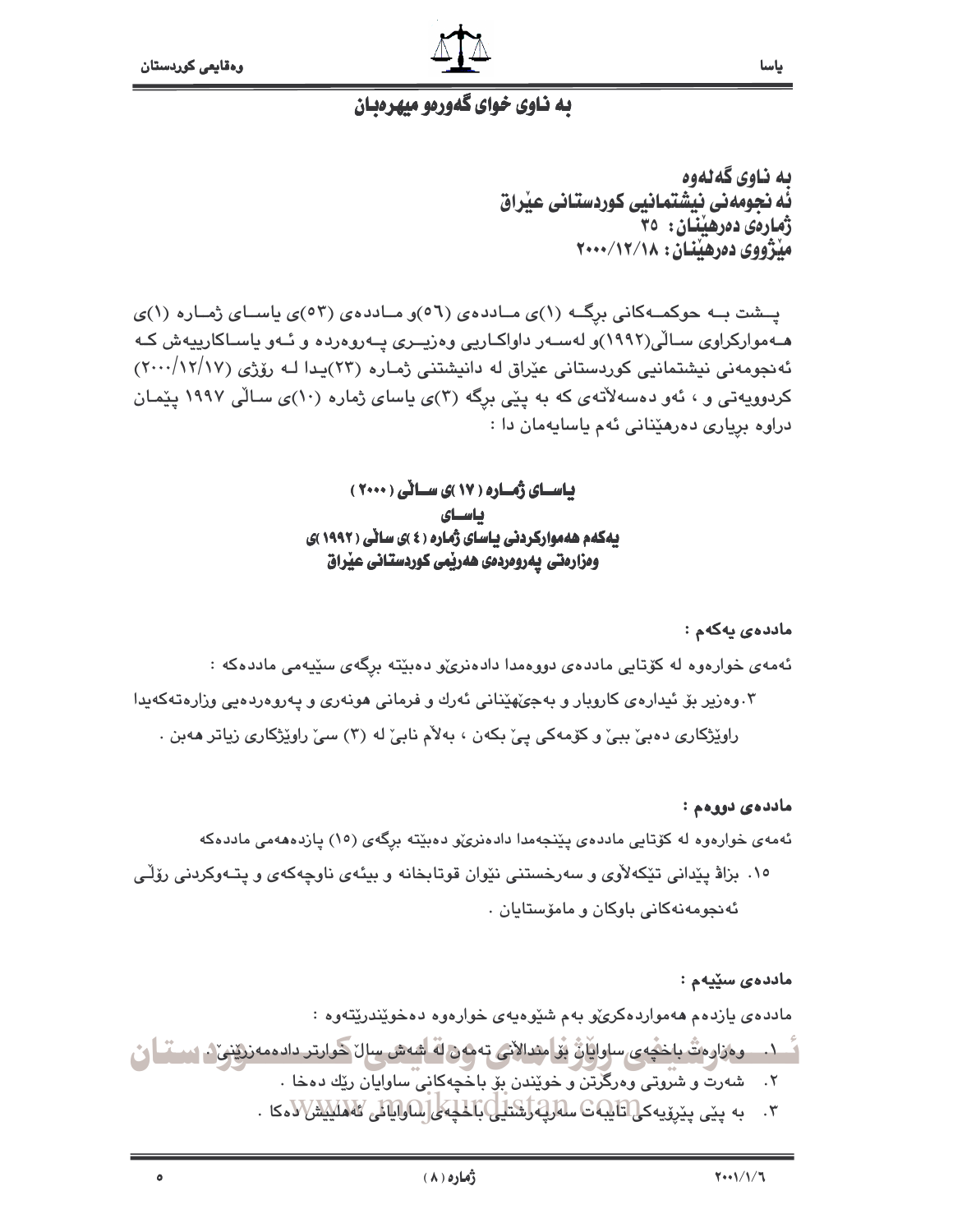ماددەى چوارەم :

ئهمهی خواردوه له کۆتایی ماددهی یازدهمدا دادهنریٌمو و دهبێتـه برگـهی سـێیهمی ماددهکـه و بـهم شنيوهيه دمخويندريتهوه:

۳. هـﻪلْگرانی بروانامـﻪی ماجـستێر و دکتـۆرا ئەوانـﻪی لـﻪ مەسـلەکی تـﻪدریس لـﻪ سـﻪر میلاکـی وهزارهتي پهروهرده کار دهکهن ، هـهموو مـاف و ئيمتيـازاتێکي هاوشـانهکاني خۆپـان کـه لـه زانكۆكان كاردەكەن ، ھەبە ،

ماددەى پێنجەم :

ئهمهی خوارهوه له کۆتایی مـاددهی شـازدهمدا دادهنریٌـو دهبێتـه برِگـهی سـێیهمی ماددهکـه و بـهم شئوهيه دەخوێندرێتەوە :

۴. وهزارهت بـــه يێي رێنمــايي تايبهت ههموو پێداويستيهکي پهروهردهيي وهك كهلويهل ( اثـاث ) و کتێب و لهوازمي قوتابخانه ییو شتی دیکهی لهو جـۆره بابهتانـه جـۆره بابهتانـه رەنێودێنوێو فەراھەميان دەكا .

## بيكهاتهكانى ومزارهت

#### ماددەي شەشەم :

ماددهی بیست و یهکهم تایبهته بـه یێکهاتـهکانی مهرکـهزی وهزارهت هـهمواربکریّو بـهم شـێوهیهی خوارەوەي لىٰ بێت :

- ۰۱ بهریوهبهریی گشتیی دیوان ، سهرهرای ئهوانهش که له پیروکهیدا پیوه بهستراون ، ئهمانهشی يێوه دەبەسترىٰ :
	- أ<sup>—</sup> نووسىينگەي وەزىير .
	- ب–نووسینگهی بریکاری وهزارهت .
	- ج– نوويسنگەی يێوەندىيە رۆشنبىرىيەكان .
	- ٢. بەريوەبەريى گشتيى تەقويم و تاقيكردنەوەكان .
	- ۳. بەرێوەبەربەریی گشتیی فێرکاریی سانەوی و پیشەیی و پەيمانگاکان ٠
	- بەرپوەبەريى گشتيى فێركاريى سەرەتاپىھ باخچەي ساواپان و لە ناوبردنى نەخوێندەوارى .  $.5$ 
		- ٥. بەرێوەبەرىيى گشتىيى بەرنامەو ئامرازى فێركارىو پلان دانانى پەروەردەيى .
			- ٦. بەرێوەبەرىيى گشتىيى بزاڤىي وەرزشىپو دىيدەوانىپو ھونەرى .
				- ٧. بەرێوەبەرىي گشتيى خوێنپني سريانى .

٨. بەريوەبەرتى كىشتىي خوينۇش تۈركمائىگ ، 36 قايىھى ك ــوردستان

#### www.mojkurdistan.com ماددەي ھەوتەم :

برِگەی دووەمی ماددەی (بیست و دووەم ) ھەمواردەكرى،و ، لە كۆتاييدا برگە (٣،٤) يشى بۆ زياد دەكرى، وەك ئەمانەي خوارەوە :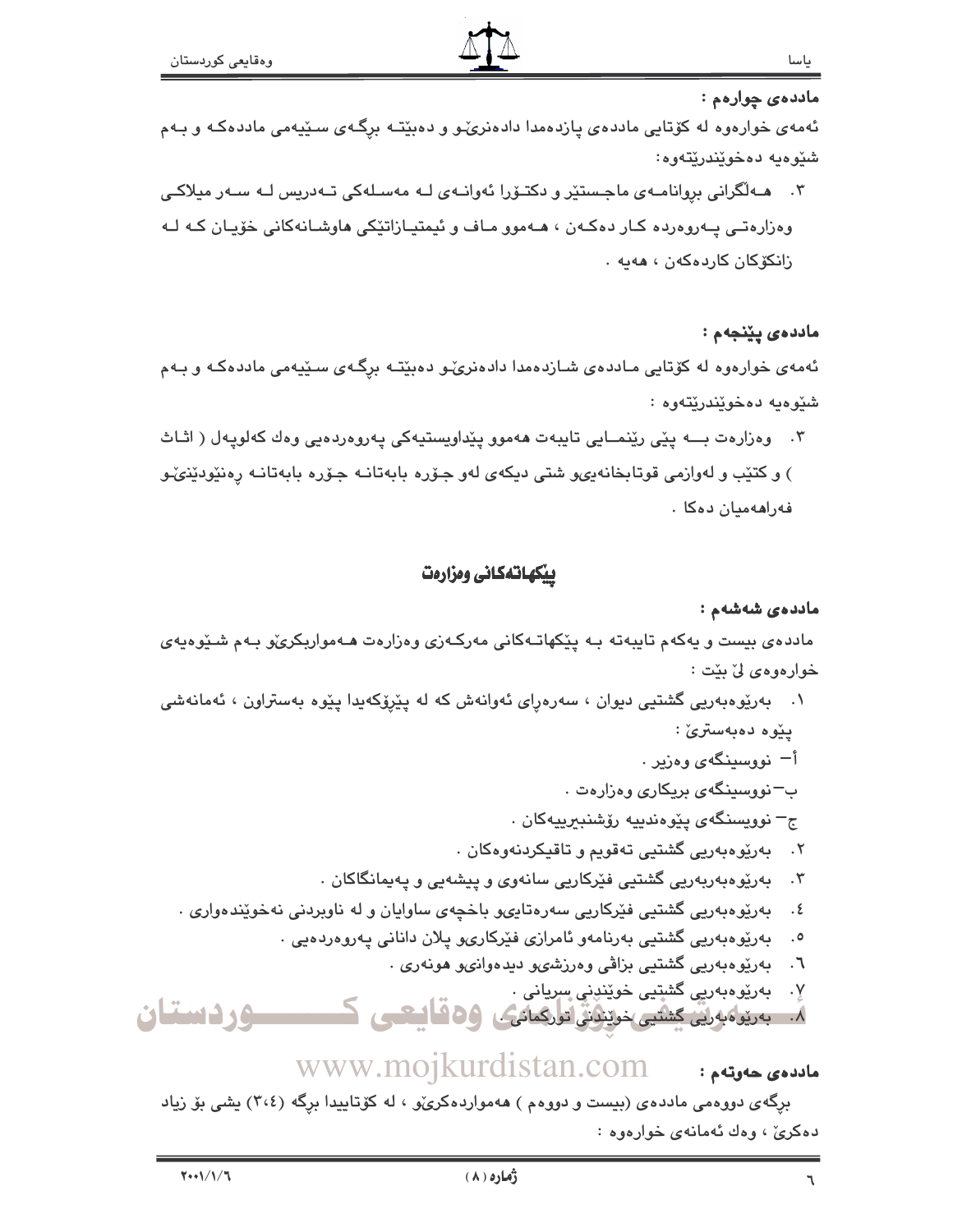$\mathbf{v}$ 

![](_page_8_Picture_1.jpeg)

- ۲. وەزیر بۆی ھەپە لیژنەی ھەمیشەیی و لیژنەی رەفتەنی كە خۆی بەزەرووری بزانئ يێك بهێنێ ، بنهماو بهندو بهست (ضوابط) و ئیختیصاص و خهلاٌتیان به پێی رێنمایی بۆ دیار بکا ، تا ئـهرك و فرمانيّ که پێيان دهسپێردرئ پيـادهي بکـهن و ، راوێـژو ئامۆژگـاريي هونـهريو پــهروهردهيىو ئيداريو پاسـايي يێشکەش بکـەن ، بۆيـشى ھەپـە سـوود لـه شـارەزاو پـسيۆرو لاپـەنى ديکـەي يێوهنديداريش له دهرهوهي وهزارهتيش وهريگريّ .
- ۴. وەزیر بۆی ھەبە ، لەسەر رەزامەندىي ئەنجومەنى وەزیران لە قەزاپەكانىدا كـاتى ٍ پێويىست بكـا بەرێوەبەرىي يەروەردە بكاتەوە كە ھەندىّ لە كارە تايبەتپەكانى بەرێوەبەرىي گشتيى يـەروەردە لەو يەكە ئيدارىيەدا بە يێى رێنمايى يێويست بگرێتە ئەستۆى خۆ ٠
- ٤. وەزيىر بىۆى ھەيــە ، كـاتى يێويـست بەرێوەبـەرىو بــەش و ھۆبــە لــە يێكھاتــەكانى وەزارەتـدا ىكاتەوە.

ماد*د*ە*ى ھ*ەشتەم :

وەزیر بۆی مەيـە رێنمـايى و پێـرۆی نـاوخۆ بـۆ ئاسـانكردنى بەكارخـستنى حوكمـەكانى ئـەم ياسـايە دەربھێنى ْ .

> ماددەى نۆيەم : هەر دەقىؒ پێچەوانەي حوكمەكانى ئەم ياسايە بىؒ ، كارى پىؒ ناكرىؒ ٠

ماددەى دەيەم : لەسەر ئەنجومەنى وەزيرانە حوكمەكانى ئەم ياسايە بخاتە كار .

ماددەي يازدەم : ئهم ياسايه له رۆژى بلاوكردنهوهى له وەقايعى كوردستاندا ، دەخرێتەكار .

د . رۆژ نــــوری شـــاوەيـــس 

![](_page_8_Picture_11.jpeg)

www.mojkurdistan.com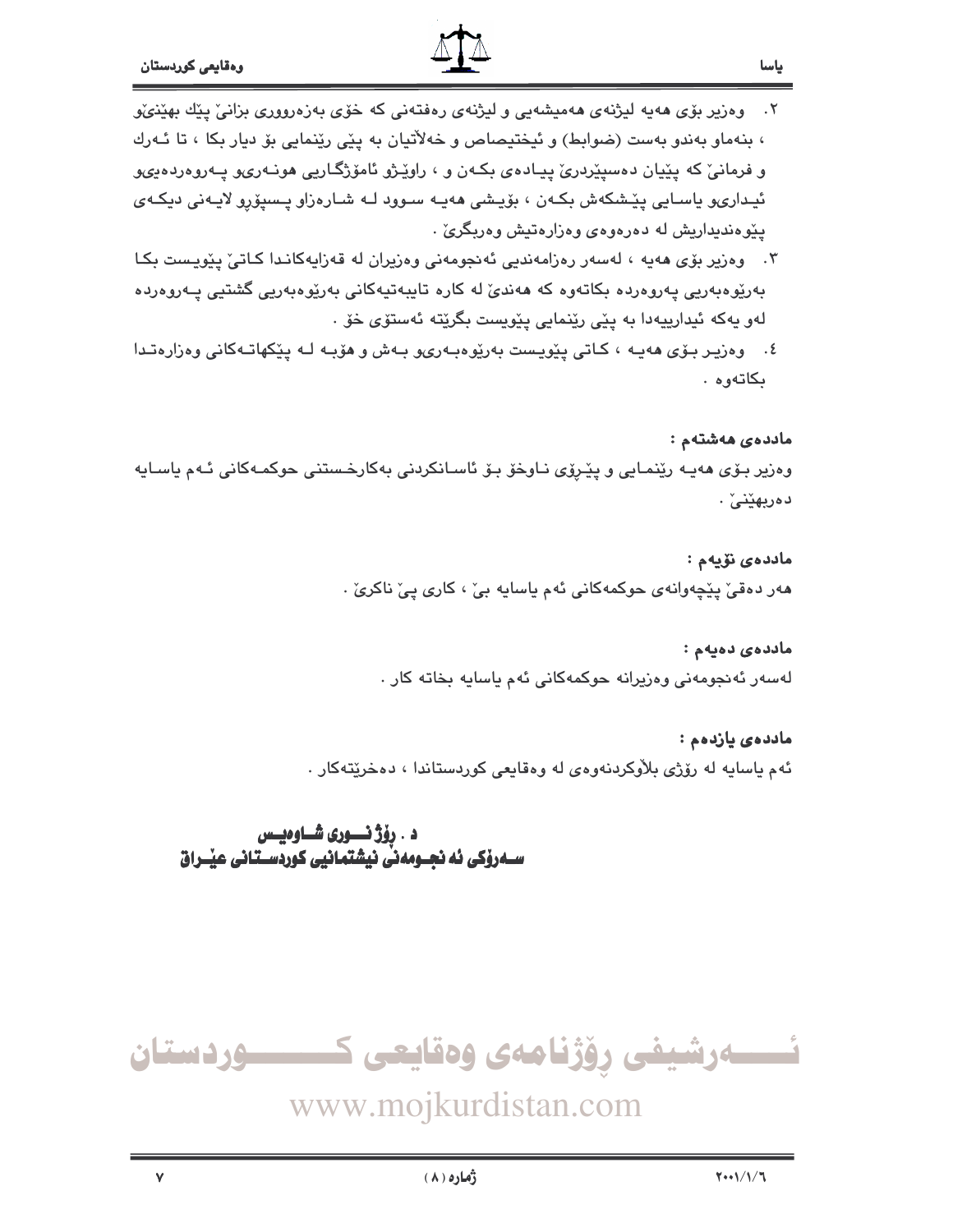## به ناوی خوای گهورهو میهرهبان

ىه ناوى گەنەوە نّه نجومهنی نیشتمانیی کوردستانی عیّراق ژمارەى بريسار: ۳۷ میژووی بزیسار: ٢٠٠٠/١٢/٢٤

(( بویسار ))

پشت به حوکمهکانی برگ (۱)ی ماددهی (٥٦) لـه یاسای ژماره (۱)ی سالّی (١٩٩٢)ی ههموارکراوو ، مادده چـوار لـه ياسـای ژمـاره (١٤)ی سـالّی ٢٠٠٠و لهسـهر يێشنياری سـهرۆکی ئەنجومەنى وەزيرانى ھەرپمى كوردستانى عێراق ، ئەنجومەنى نيشتمانيى كوردستانى عێـراق ك دانیشتنی ژماره (۲٦)ی ریککهوتی (۲۶//۲۶)یدا بریاری ئهمهی خوارهوهیدا :

۰۱ دامەزراندنی ( د جرجیس حەسەن ) بە ياپەی سـەرۆکی دیـوانی چـاودێری دارایـی مـەرێمی كوردستانى عێراق . ۲. لەسەر ئەنجومەنى وەزيرانە حوكمەكانى ئەم بريارە بخاتە كار . ۰. بریارهکه له رۆژی (۲۶/۱۲/۲٤)هوه دهکهوێته کار .

د . رۆژ نـــورى شــاوەيــس ســهروْکی ئه نجــومهنی نیشتمـانیی کوردسـتـانی عیْــراق

![](_page_9_Picture_8.jpeg)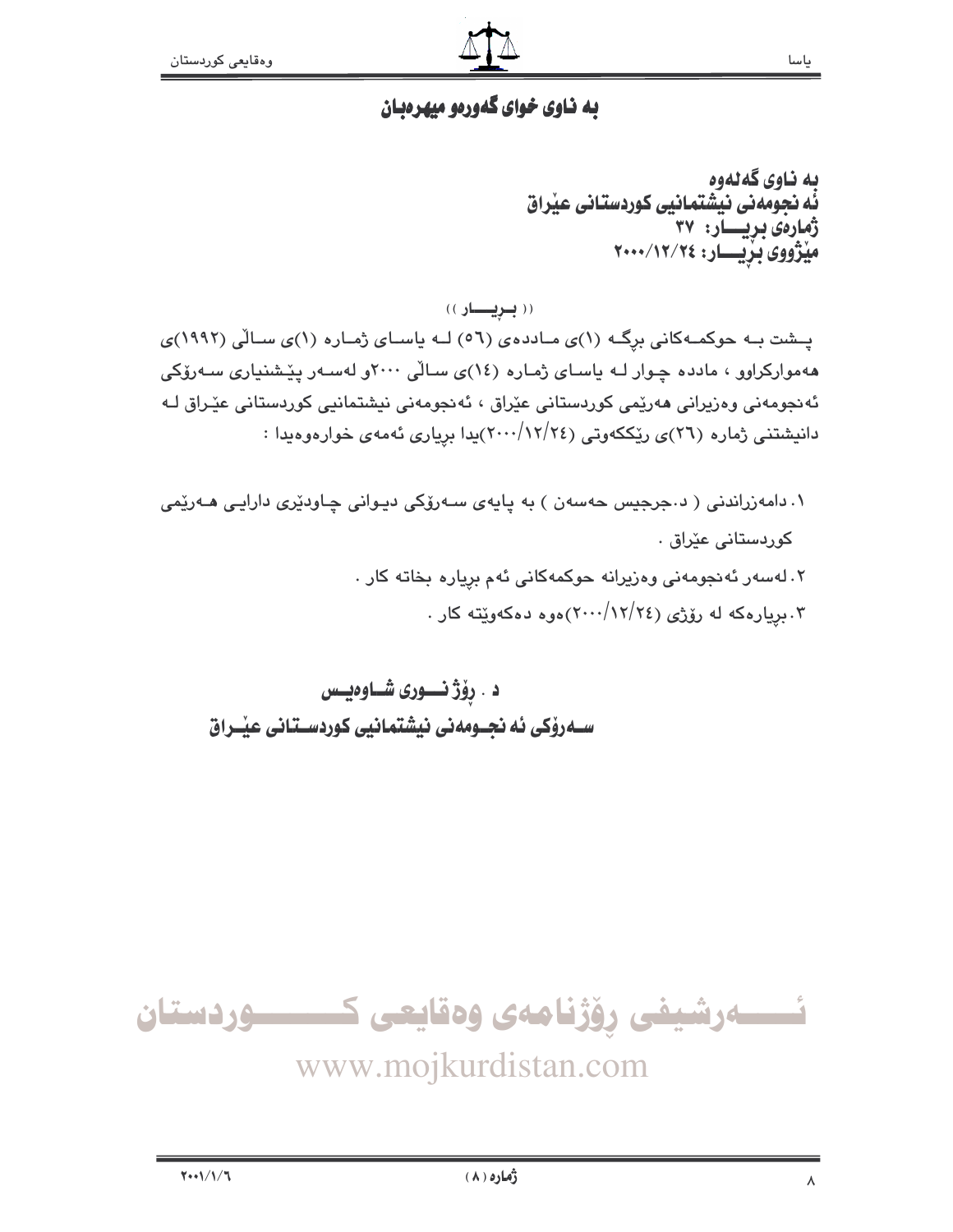$\mathbf{A}$ 

![](_page_10_Picture_1.jpeg)

## بسم الله الرحمن الرحيم

ياسم الشعب الجلس الوطنى لكوردستان العراق رفق الأصدار: ٣١ تأريخ الأصدار: ١٢/١٢/١٠٠٠

أستنادا الى احكام الفقرة (١) من المادة (٥٦) والمادة (٥٢) من القانون رقم (١) لسنة (١٩٩٢) المعــدل ويناءا على ما عرضه وزير الصحة والشؤون الأجتماعية و وافق عليه مجلس الوزراء ومـا شـرعه المجلس الـوطني لكوردسـتان — العـراق بجلـسته المرقمـة (٢١) والمنعقـدة في ٢٠٠٠/١٢/١١ وللـصلاحبــة المخولــة لنا بموجب الفقـرة (٢) من القانــون رقم (١٠) لسنة (١٩٩٧) قــررنا اصـدار القانــون الأتي :

## قانسون رقم (١٥) لسنة (٢٠٠٠) قانسون التسدرج الوظيفي لخريجي كلية العلـوم — الكيمياء والبـايولــوجي لأقلسيم كبودستان العسراق

المادة الأولىي : يعين خريج كلية العلوم / الكيمياء والبابولوجي في المختبرات الرئيسية في مستشفيات مراكـز المحافظـات وحسب حاجة المؤسسات الصحية ويخضم للتدريب لمدة سنة واحدة .

المادة الثانية :

تقوم وزارة الصحة بتوزيع المتدربين بعد أكمـال مـدة التـدريب الى خـارج مراكـز محافظـات الأقلـيم لمـدة سنتين وحسب حاجتها.

## المادة الثالثة :

لا يسمح لهم بممارسة أختصاصاتهم بعد أوقات الدوام الرسمي في المختبرات الخاصـة اثنـاء مـدة التـدرج وهي خمس سنوات أذا أجتازوا دورة المختبرات وعشر سنوات في حالة عدم دخـولهم دورة المختـبرات وفي هذه الحالة يتم لهم تقيم عملي ونظري من قبل اللجنة الفنية في الوزارة .

#### المادة الرابعة :

يصرف للمشمول بالتدرج مخصصات تشجيعية عن البعد الجغرافي وكالأتى :

م داد مائة بيثار الشعق (أ) وَجَدْنَا صلاى وهقاييعى كمستسبق وداستنان

ژُماره ( ۸ )

www.mojkurdistan: بيناد للسعفى www.mojkurdistan: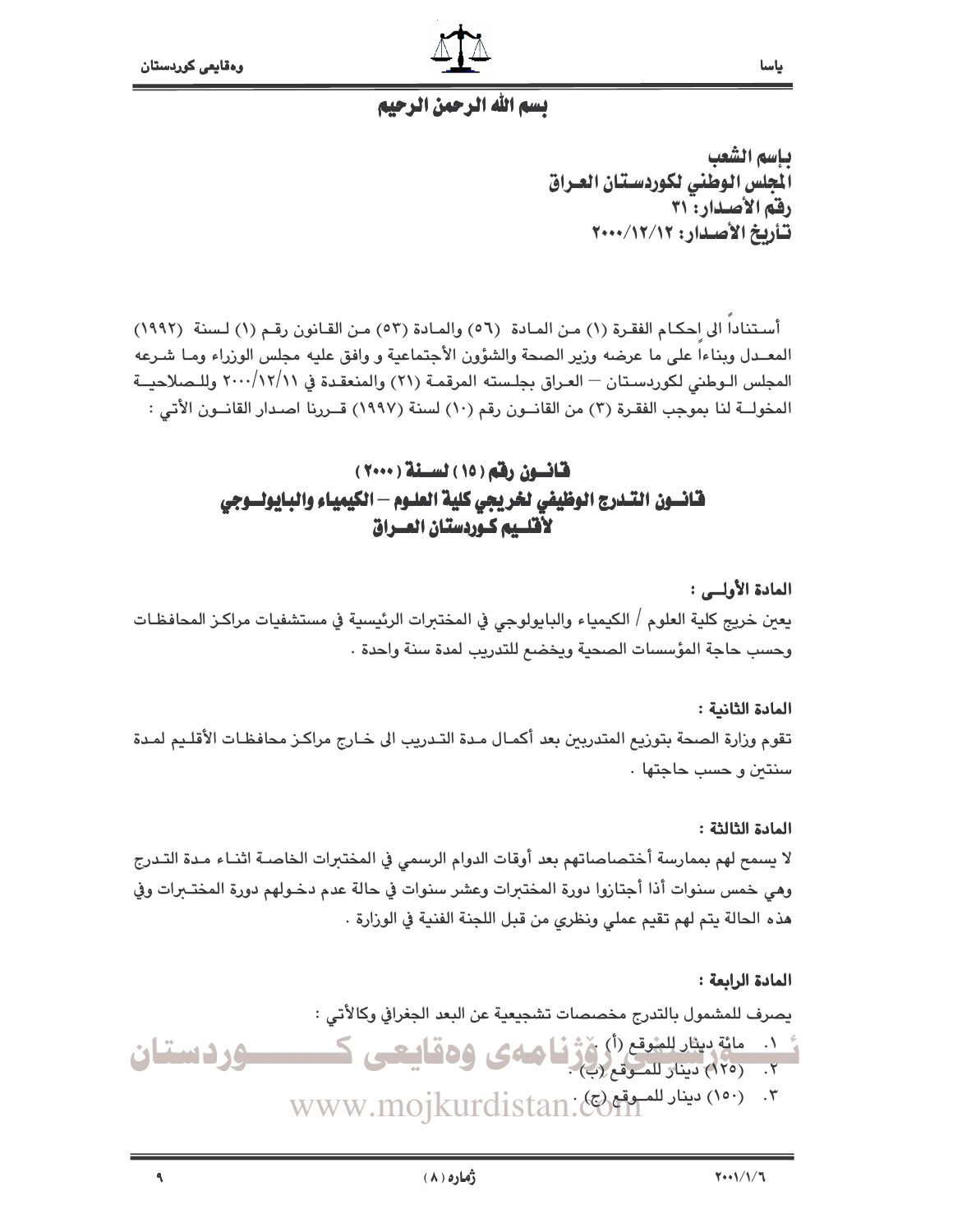### المادة الخامسة :

على وزير الصحة والشؤون الأجتماعية تحديد المناطق المشمولة بالمادة الرابعة أعــلاه .

المادة السادسة :

لوزير الصحة والشؤون الأجتماعية بالتنسيق مـم وزارة الماليـة والأقتـصاد أصـدار التعليمـات المقتـضية لتسهيل تنفيذ أحكام هذا القانون .

> المادة السابعة : على مجلس الوزراء تنفيذ أحكام هذا القانون .

المادة الثامنة : لا يعمل بأي نص يتعارض و احكام هذا القانون .

المادة التاسعة : ينفذ هذا القانون أعتباراً من تأريخ نشره في وقائــع كوردستان .

د. رۆژ نسورى شاويس رئيس الجلس الوطني لكـوردسـتـان العــراق

![](_page_11_Picture_10.jpeg)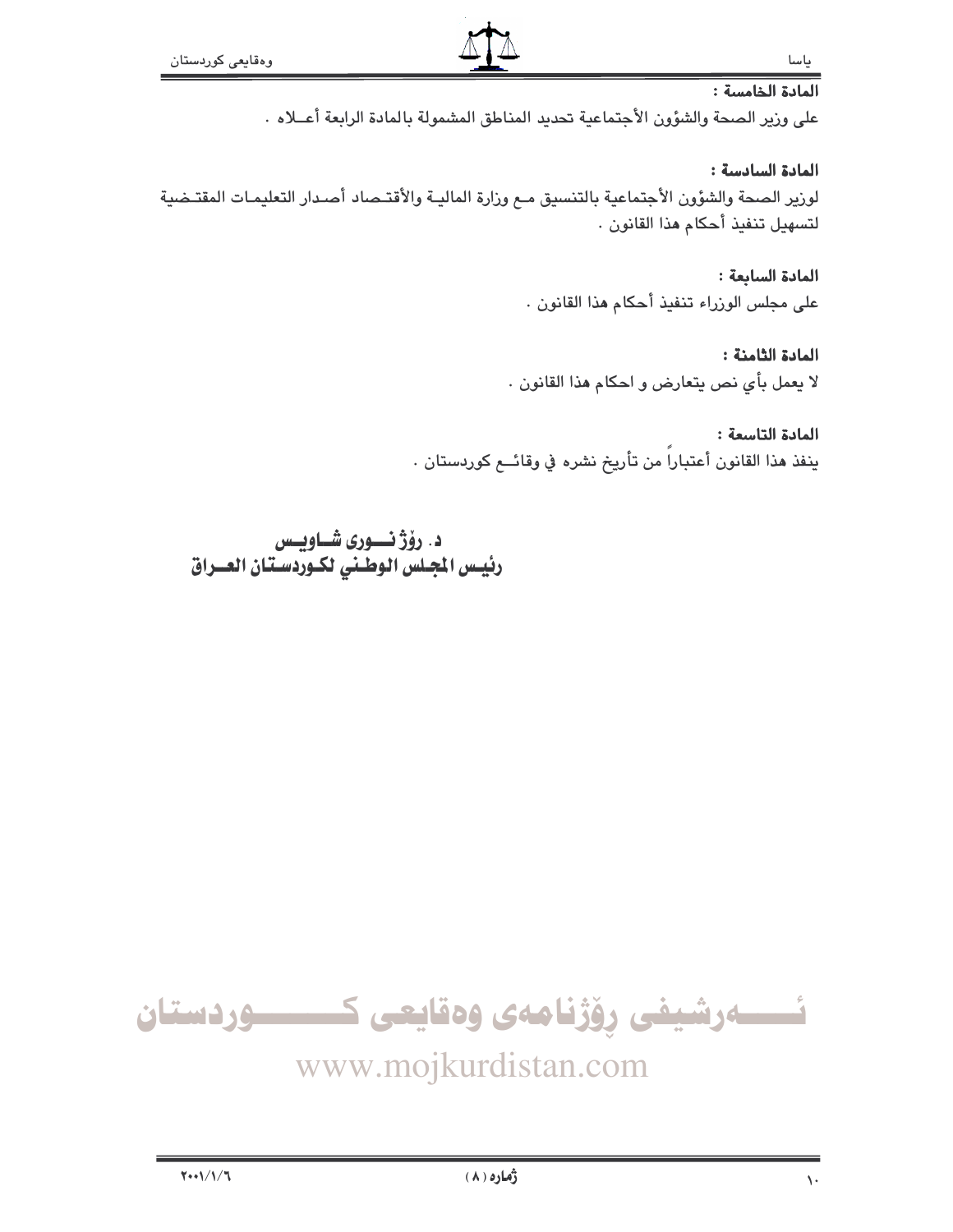![](_page_12_Picture_1.jpeg)

ياسا

## تسم الله الرحمن الرحيم

ياسم الشعب الجلس الوطنى لكوردستان العراق رفق الأصدار: ٣٢ تأريخ الأصدار: ١٢/١٢/١٣

أستناداً الى احكـام الفقـرة (١) مـن المـادة (٥٦) والمـادة (٥٣) مـن القـانون رقـم (١) لـسنة (١٩٩٢) المعــدل ويناءا على ما عرضه وزير الصحة والشؤون الأجتماعية و وافق عليه مجلس الوزراء ومـا شـرعه المجلس الوطني لكوردسـتان — العـراق بجلـسته المرقمـة (٢٢) والمنعقـدة في ٢٠٠٠/١٢/١٢ وللـصلاحيــة المخولــة لنا بموجب الفقــرة (٢) مـن المـــادة الثانيـــة مـن القانـــون رقـم (١٠) لـسنة (١٩٩٧) قـــررنا اصدار القانسون الأتي :

## قانسون رقم (١٦) لسنة (٢٠٠٠) فانسون التعديل الأول لقانون نقابة الصيادلة لأقليم كوردستان العراق رفم ( ٨ ) لسنة ١٩٩٩

المادة الأولى: : تقرأ الفقرات التالية من المادة السادسة كما يلــى : **ثانيـا** : يكون رسم اجازة فتح الصيدلية بنصف دوام (٢٥٠) مائتي*ن* وخمسين ديناراً و رسم تجديد أجازة الصيدلية ( المسؤولية + الأمتياز ) (٢٠٠) مائتي دينار سنوياً . **ثالثاً** : يكون رسم اجازة فتح الصيدلية بدوام كامل ( للمتقاعدين ) (٥٠٠) خمسمائة دينار ورسـم تجديـد أجازة الصيدلية ( المسؤولية + الأمتياز ) (٤٠٠) اربعمائة دينار سنويا . رابعـاً : يكـــــون رســم أجــــــــــازة فــتح المـذخر (١٠٠٠) الـف دينــار و رســم تجديـد أجــازة المـذخر ( للمتقاعدين ) ( المسؤولية + الأمتياز ) (٧٥٠) سبعمائة و خمسين دينـاراً و رسـم تجديـد أجـازة المذخر بنصف دوام (٥٠٠) خمسمائة دينار سنوياً .

المادة الثانية : تعدل المادة الحادية عشرة وتقرأ كالأتــي: شروط فتح الصيدلية تمنح أجازة فتح الصيدلية للذي تتوافر فيه الشروط التالية : ٠. عنوان الصيدلية . ٢. \_ عقد أيجار مصدق من ضريبة العقار . ٣. الأسم التجاري مؤيدة من قبل غرفة التجارة .<br>٤. المساحة لا تقل عن (ب) متر مربع .<br>٤. المساحة لا تقل عن (ب) متر مربع . ـــــوردستان

0. الواجهة لا تقل عن المتحدث والمتفقة الاستفادة الاستفرادة الاستفرادة الاستفرادة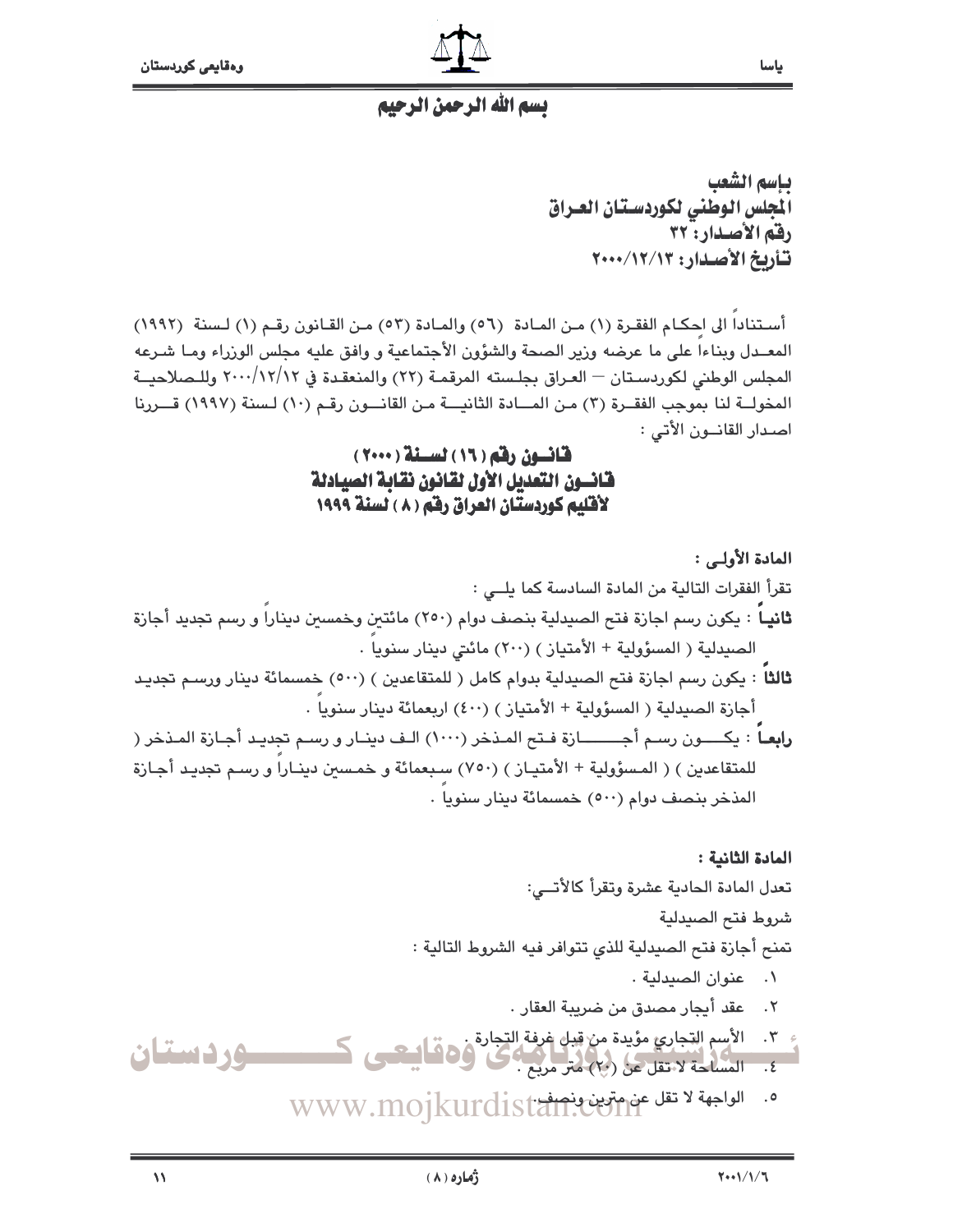٦. في حالة الهدم أو الحريق يجوز أنتقال الصيدلية بنقل الأجازة الى مكان أخر في نفس المنطقة وفقـاً للشروط عدا المساحة لحين عودته الى محله الأصلى أو فتح صيدلية أخرى وفقاً للشروط .

#### المادة الثالثة :

تعدل الفقرة الأولى من المادة الخامسة والعشرون وتقرأ كالأتي :

١. تـــدار شؤون الفرع من قبل لجنـة تتـألف مـن (خمـسة) أعـضاءمن ضـمنهم رئـيس الفـرع (٤ + رئيس ) مارسوا المهنة مدة لا تقل عن (٥) سنوات وينتخبون بالأقتراع السري من قبل اعضاء الفرع

## المادة الرابعة: ينفذ هذا القانون اعتبارا من تأريخ نشره في جريدة وقائع كوردستان .

د. رۆژ نسورى شاويس رئيس الجلس الوطني لكوردستان العـراق

![](_page_13_Picture_8.jpeg)

# www.mojkurdistan.com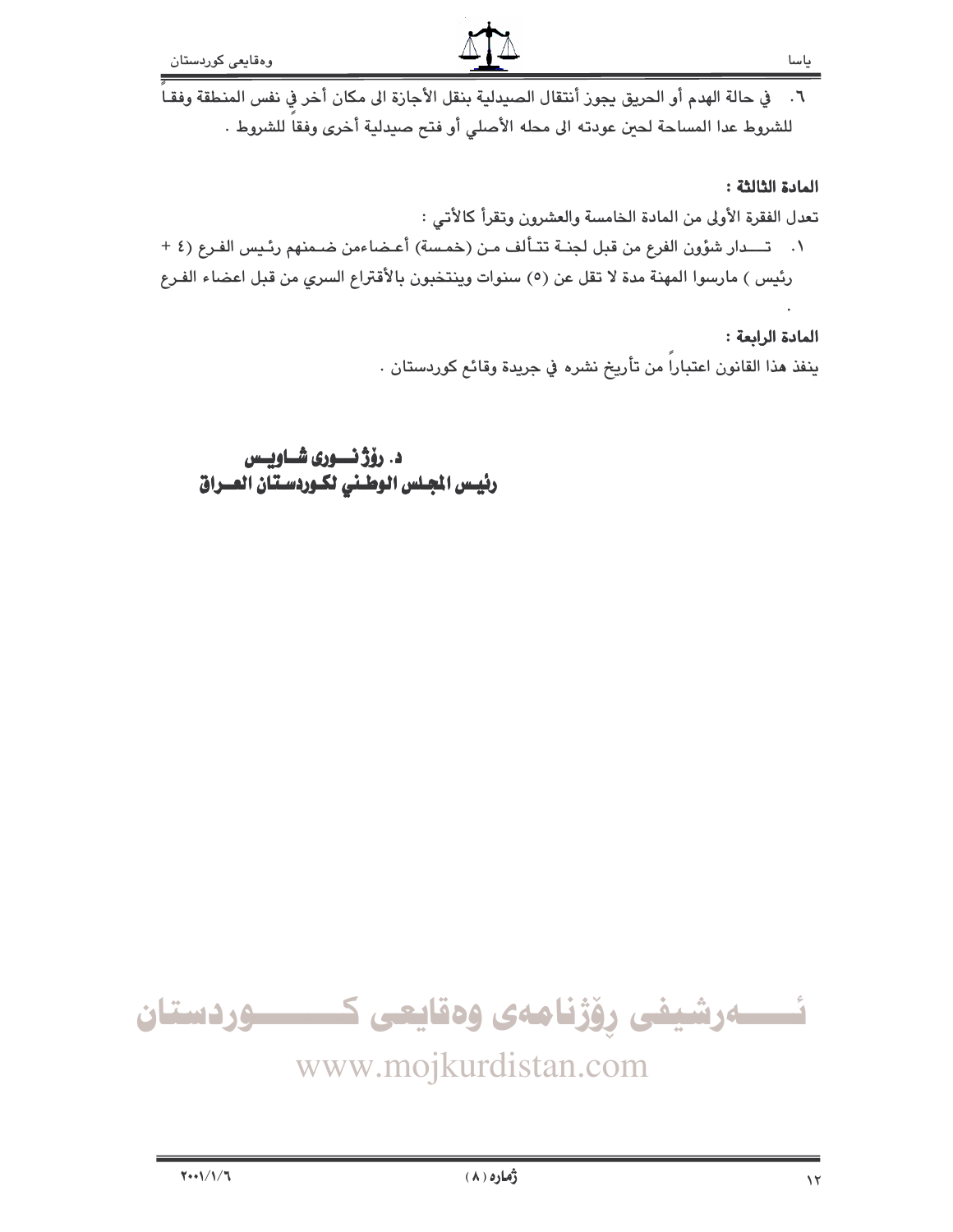![](_page_14_Picture_1.jpeg)

ياسا

## تسم الله الرحمن الرحيم

ياسم الشعب المجلس الوطني لكوردستان العراق رفق الأصدار: ٣٥ تأريخ الأصدار: ١٢/١٢/١٠٠٠

أسـتناداً الى احكـام الفقـرة (١) مـن المـادة (٥٦) والمـادة (٥٣) مـن القـانون رقـم (١) لـسنة (١٩٩٢) المعـدل وبناءا على ما عرضه وزير التربيـة و وافـق عليـه مجلـس الـوزراء ومـا شـرعه المجلـس الـوطنى لكوردسـتان — العـراق بجلـسته المرقمـة (٢٣) والمنعقـدة في ١٢/١٧/١٧ وللــصلاحيــة المخولـــة لنــا بموجب الفقـرة (٣) من القانــون رقم (١٠) لسنة (١٩٩٧) قــررنا اصـدار القانــون الأتي :

## قانون رقم (١٧) لسنة (٢٠٠٠) قانسن التعديل الأول لقانون وزارة التربية لأقليم كوردستان العراق رفقه (٤) لسنة ١٩٩٢

المادة الأولى : يضاف ما يلي في نهاية المادة الثانية ويصبح الفقرة الثالثة لها : ٢. يكون للوزير مستشارون يساعدونه في أدارة شؤون الوزارة وتنفيذ مهماتهـا الفنيـة والتربويـة علـي أن لا يزيد عددهم عن ثلاثة . المادة الثانية :

يضاف في نهاية لمادة الخامسة ما يلي ويصبح الفقرة (١٥) الخامسة عشرة لها : ١٥. تنشيط التعامل والتفاعل بين المدرسة وبيئتها المحلية وتعزيز دور مجالس الأباء والمعلمين . المادة الثالثة :

> تعدل المادة الحادية عشرة وتقرأ كالأتي : ٠١ - تؤسس الوزارة رياض الأطفال لمن هم دون سن السادسة ٠

- تنظم شؤون القبول والدراسة في رياض الأطفال .  $\cdot$   $\mathsf{r}$
- ٢. تشرف على رياض الأطفال الأهلية وفق نظام خاص.

المادة الرابعة :

يضاف يا يلي في نهاية المادة الخامسة عشرة ويصبح الفقرة الثالثة لها وتقرأ كالأتي :

٢. يتمتع حاملوا شهادة الماجستير والدكتوراه من العاملين في سلك التدريس على ملاك وزارة التربيـة - بجميع الحقوق والأمتيازات (لَتَى يتمتَع بها اقرائِهم في الجامعات ، مستخدمة **حی ذہبیتان** 

www.mojkurdistan.com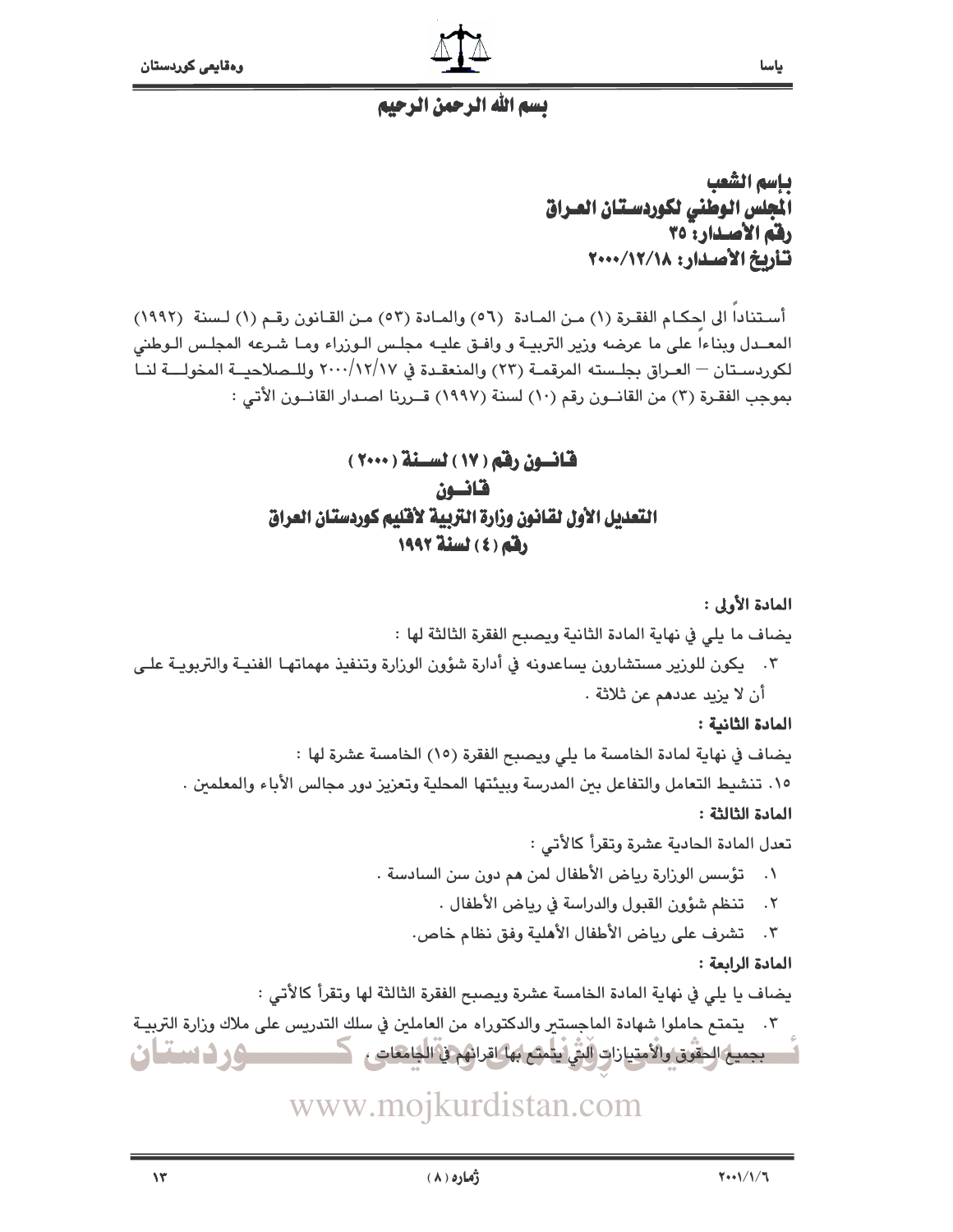#### المادة الخامسة :

- يضاف ما يلي في نهاية المادة السادسة عشرة ويصبح الفقرة الثالثة لها وتقرأ كالأتي :
- ٢. تقوم الوزارة بأنتاج وتوفير المستلزمات التربوية من اثاث وكتب ولوازم مدرسـية وغـير ذلـك وفـق تعليمات خاصة .

## تشكيلات السوزارة

## المادة السادسة :

تعدل المادة الحادية والعشرون الخاصة بتشكيلات مركز الوزارة وتكون كالأتى : ٠١ المديرية العامة للديوان ويتربط بها أضافة الى مايرتبط بها في النظام : أ<sup>ـــ</sup> مكتب الورير . ب—مكتب وكيل الوزارة . ج– مكتب العلاقات الثقافية . المديرية العامة للتقويم والأمتحانات .  $\cdot$   $\mathsf{r}$ 

- المديرية العامة للتعليم الثانوي والمهنى والمعاهد .  $\cdot$   $\mathsf{r}$
- المديرية العامة للتعليم الأبتدائي ورياض الأطفال ومحو الأمية .  $.5$
- المديرية العامة للمناهج والوسائل التعليمية والتخطيط التربوي .  $\cdot$  .  $\circ$ 
	- المديرية العامة للنشاط الرياضي والكشفى والفنى .  $\mathcal{F}$ .
		- $\cdot$  Y المديرية العامة للدراسة السريانية .
		- ٨. المديرية العامة للدراسة التركمانية .

المادة السابعة :

تعــــدل الفقرة الثانية مـن المـادة الثانيـة والعـشرون وتـضاف اليهـا الفقـرات ( ٢ ، ٤ ) في نهايـة المـادة وتكون كالأتى :

٢. للوزيـــر أن يـشكل مـا يـراه ضـروريا مـن اللجـان الدائمـة والمؤقتـة وأن يحدد أسـس وضـوابط تشكيلها وأختصاصــاتها ومكــافأة أعضائها بتعليمات للقيام بما يعهد اليها من

مهام وتقديم المشورة الفنية والتربوية والأدارية والقانونية وله أن يستعبن بالخبراء والمختـصبن والجهـات ذات العلاقة لهذا الغرض من خارج الوزارة .

- ٢. للورير بموافقة مجلس الورراء أستحداث مديريات التربية في الأقضية عند الحاجة تمارس بعـض اختصاصات المديرية العامة للتربية في وحداتها الأدارية والتي تحدد بتعليمات .
	- ٢. للورير أستحداث مديريات وأقسام وشعب في تشكيلات الورارة عند الحاجة .

المادة الثامنة :

للوزير أصدار التعليمات والأنظمة الداخلية لتسهيل تنفيذ احكام هذا القانون .

## المادة التاسعة :

لايعمل بأي نص يتعارض وأحكام هذا القانون .

المادة العاشرة : م مستحسب می با است به استفاده با استفاده است کار استفان

المادة الحادية عشرة :<br>ينفذ هذا القانون اعتباراً من تأريخ نشره في جريدة وقائع كورلسلبان. WWW.

# د. رۆژ نسوری شــاويــس<br>رئيــس الجـلس الوطـني لكـوردسـتـآن العــراق